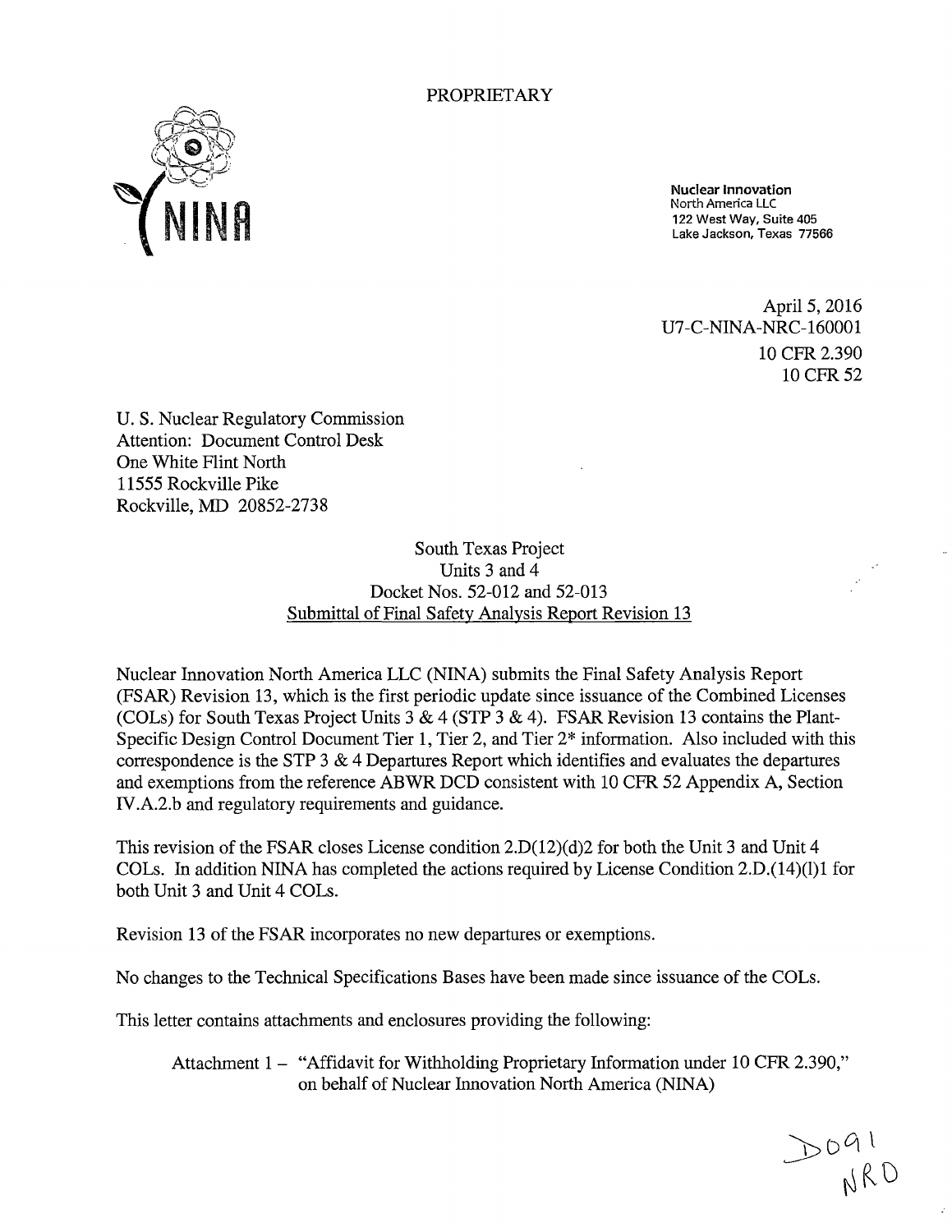- Attachment 2 "Summary of Preflight Evaluations," checks performed on the PDF files for each Part included with this submittal (Enclosures 1 and 2)
- Attachment 3 "Summary of Commitments," completed, revised, deleted, or added (new)
- Attachment 4 "Summary of Changes" incorporated into Revision 13 to the FSAR
- Enclosures (2) Two DVDs containing Revision 13 to the FSAR and the STP 3 & 4 Departures Report in PDF format, prepared in compliance with "Guidance for Electronic Submissions to the NRC." Each DVD contains a packing slip that explains the contents
	- Enclosure 1 (DVD) provides a complete, non-proprietary and non.: security-sensitive version of the STP 3  $\&$  4 FSAR and the STP 3  $\&$  4 Departures Report suitable for public disclosure
	- Enclosure 2 (DVD) provides a complete proprietary version of the STP 3 & 4 FSAR and the STP 3 & 4 Departures Report which include the proprietary and security sensitive information. The non-proprietary and non-security-sensitive STP 3 & 4 Departures Report is included on the DVD for completeness.

Upon separation from Enclosure 2 (Proprietary Information), this letter is decontrolled.

If there are any questions regarding this submittal, please contact myself at (979) 316-3011, or Bill Mookhoek at (979) 316-3014.

I declare under penalty of perjury that the foregoing is true and correct.

Executed on  $-41$   $-16$ 

 $-/-$ 

Scott Head Manager, Regulatory Affairs NINA STP Units 3&4

wem

Attachments: As stated

Enclosures: 1. DVD, South Texas Project Units 3 & 4 FSAR Rev. 13, Non-Proprietary 2. DVD, South Texas Project Units 3 & 4 FSAR Rev. 13, Proprietary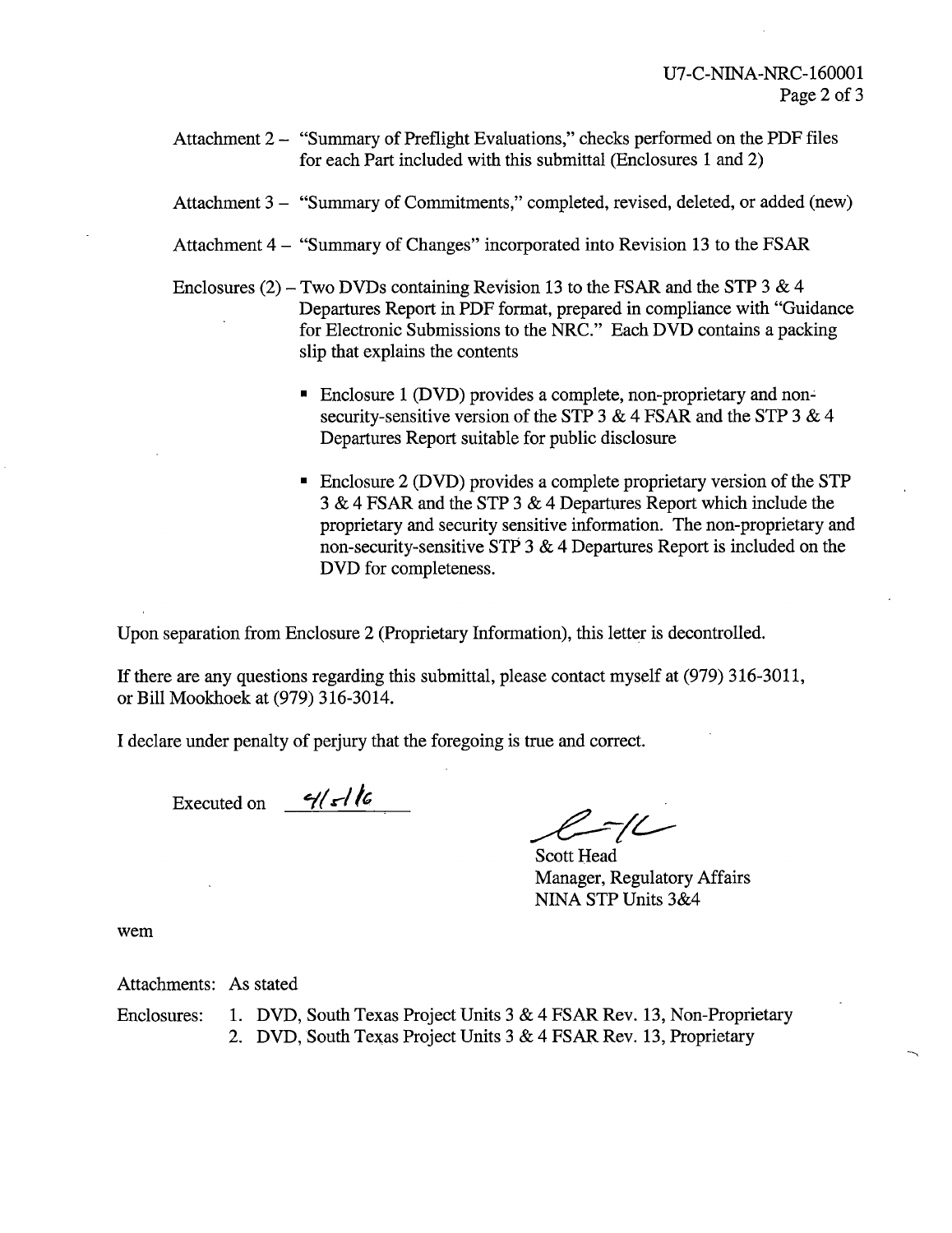cc: w/o attachments and enclosures except\* (paper copy)

Director, Office of New Reactors U.S. Nuclear Regulatory Commission One White Flint North 11555 Rockville Pike Rockville, MD 20852-2738

Regional Administrator, Region IV U.S. Nuclear Regulatory Commission 1600 E. Lamar Blvd. Arlington, TX 76011-4511

Kathy C. Perkins, RN, MBA Assistant Commissioner Division for Regulatory Services Texas Department of State Health Services P. 0. Box 149347 Austin, Texas 78714-9347

Robert Free Radiation Inspections Branch Manager Texas Department of State Health Services P. 0. Box 149347 Austin, Texas 78714-9347

\*Steven P. Frantz, Esquire Morgan, Lewis & Bockius LLP 1111 Pennsylvania Ave. NW Washington D.C. 20004

\*Tom Tai \*Adrian Muniz Two White Flint North 11545 Rockville Pike Rockville, MD 20852

#### (electronic copy)

Tom Tai Adrian Muniz U.S. Nuclear Regulatory Commission

Peter G. Nemeth Crain, Caton and James, P.C.

L. D. Blaylock CPS Energy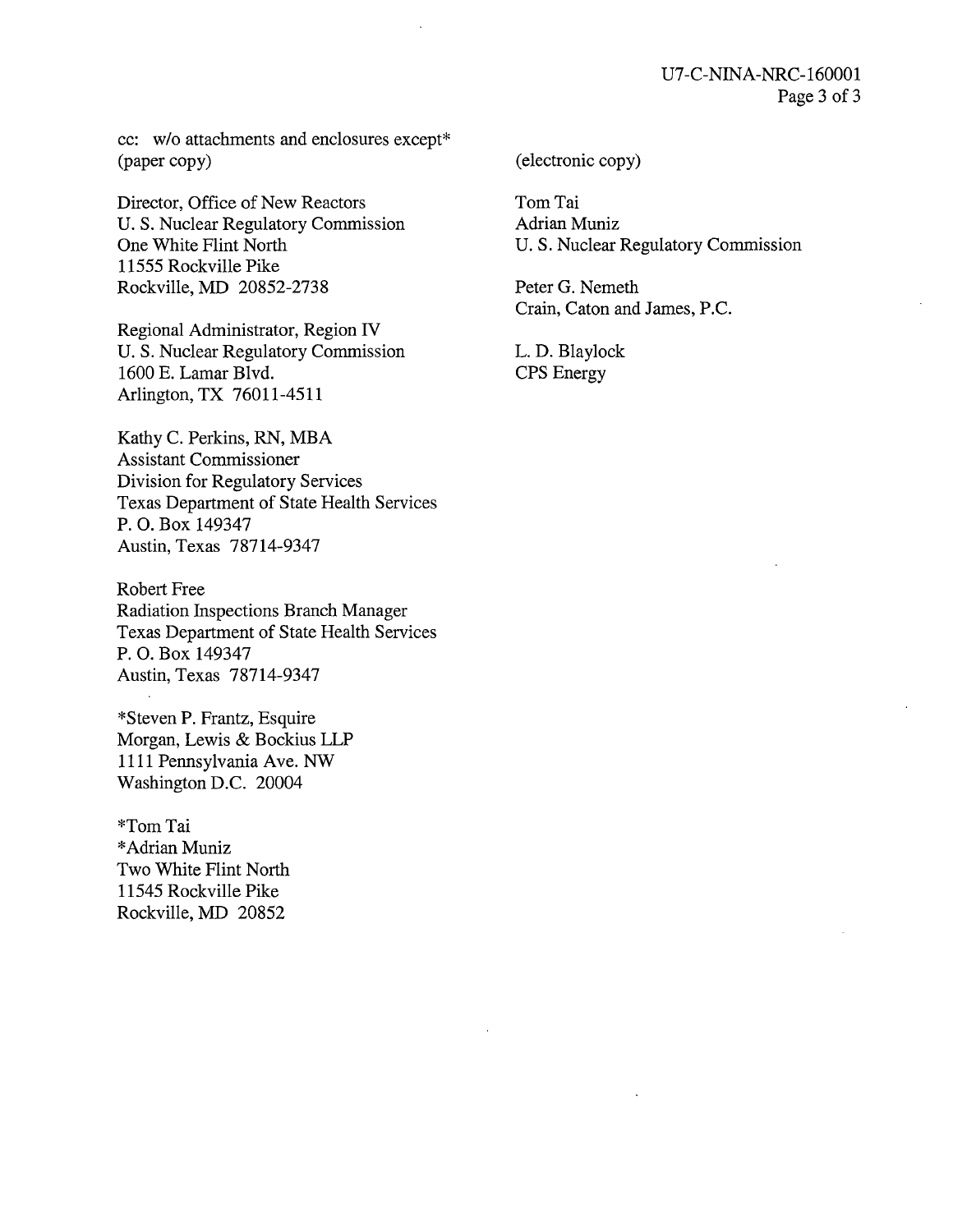U7-C-NINA-NRC-160001 Attachment 1

## ATTACHMENT 1

## AFFIDAVIT FOR WITHHOLDING PROPRIETARY INFORMATION **UNDER 10 CFR 2.390**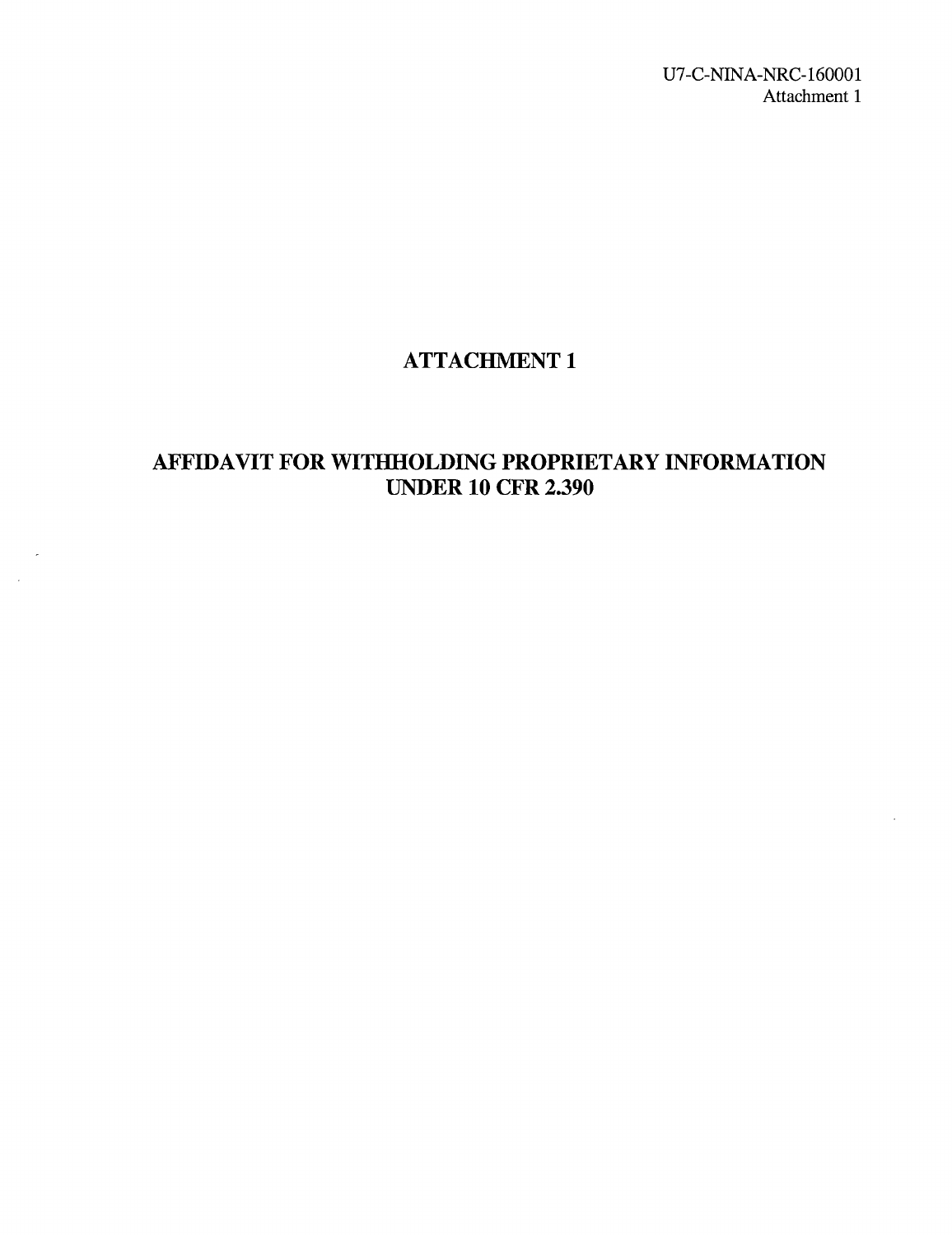#### UNITED STATES OF AMERICA NUCLEAR REGULATORY COMMISSION

| In the Matter of                     |            |                  |
|--------------------------------------|------------|------------------|
| Nuclear Innovation North America LLC | Docket No. | 52-012<br>52-013 |
| South Texas Project<br>Units 3 and 4 |            |                  |

### AFFIDAVIT

I, Scott Head, being duly sworn, hereby depose and say that I am the Regulatory Affairs Manager of Nuclear Innovation North America LLC; that I am duly authorized to sign and file with the Nuclear Regulatory Commission (NRC) this affidavit on behalf of Nuclear Innovation North America LLC (NINA); and state:

- 1. I am authorized to execute this affidavit on behalf of NINA, Nuclear Innovation North America Investments Holdings LLC ("NINA Holdings"), Nuclear Innovation North America Investments LLC ("NINA Investments"), NINA Texas 3 LLC ("NINA 3") and NINA Texas 4 LLC ("NINA 4").
- 2. NINA 3 and NINA 4 are providing the Final Safety Analysis Report (FSAR) as updated through March 2016 in accordance with 10 CFR  $\S$  50.71(e)(3)(iii) and 10 CFR  $\S$  52 Appendix A Section X.B.2. The FSAR contains proprietary commercial and financial information as defined in 10 CFR  $\S 2.390$  (d)(1). that should be held in confidence by the NRC pursuant to the policy reflected in 10 CFR2.390(a)(4), because:
	- 1. The report to the NRC contains information or records concerning a licensee's or applicant's physical protection, classified matter protection, or material control and accounting program for special nuclear material not otherwise designated as Safeguards Information or classified as National Security Information or Restricted Data.
	- ii. This information is being transmitted to the NRC voluntarily, in confidence and under the provisions of 10 CFR2.390(a)(4) and it is to be received in confidence by the NRC.
	- iii. This information is not available in public sources and could not be gathered readily from other publicly available information.
	- iv. Public disclosure of this information could create substantial harm by revealing Sensitive Unclassified Nuclear Security Information.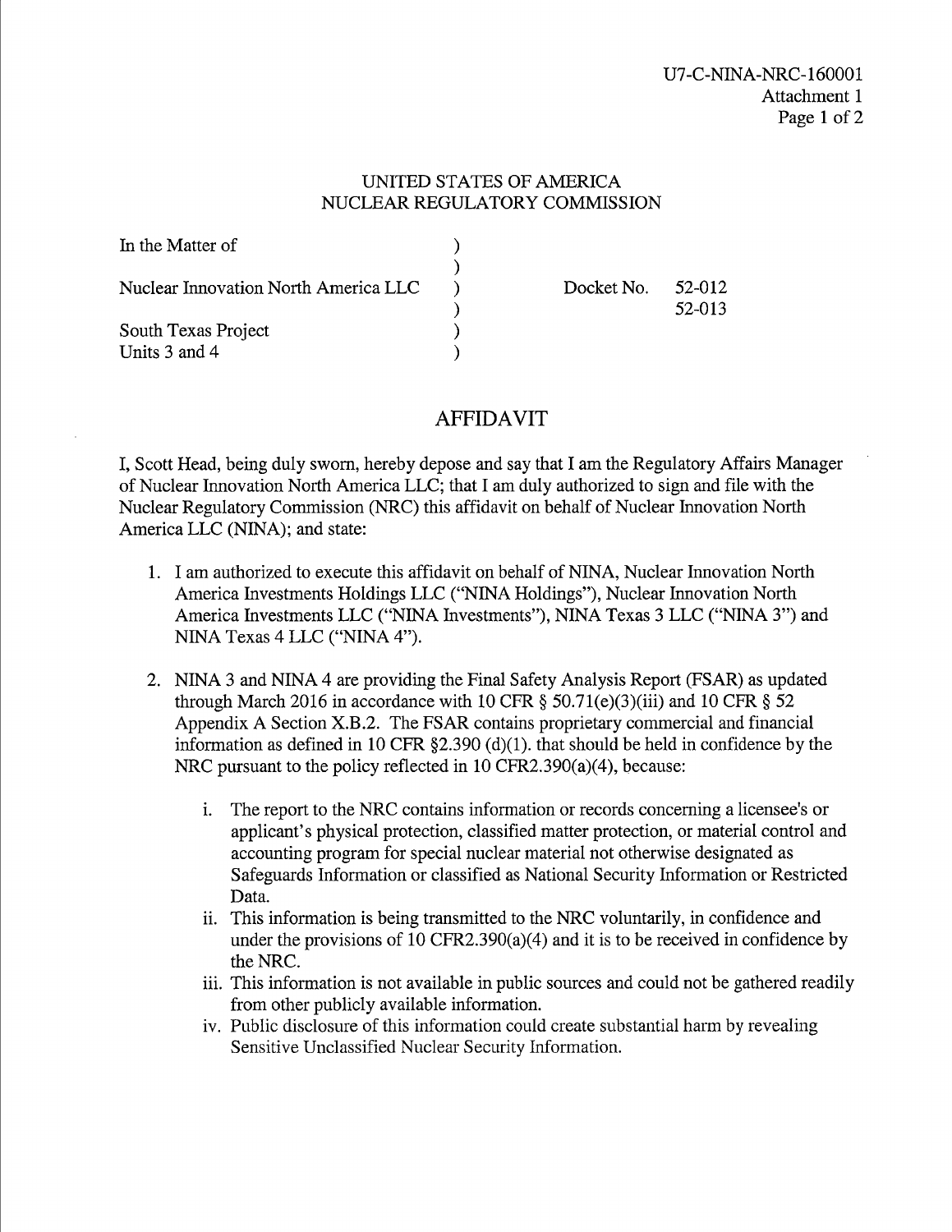- 3. The proprietary information is located in various places throughout the FSAR and has been appropriately marked as proprietary.
- 4. Accordingly, NINA 3 and NINA 4 request that the designated portion of the FSAR be withheld from public disclosure pursuant to 10 CFR 2.390(a)(4).

 $\ell$  -10

Scott Head Manager, Regulatory Affairs NINA STP Units 3&4

#### STATEOFTEXAS ) ) COUNTY OF Brazoria (1)

Subscribed and sworn to before me, a Notary Public in and for the State of Texas, this 5th day of April, 2016.

Medra & Frieman



State of Texas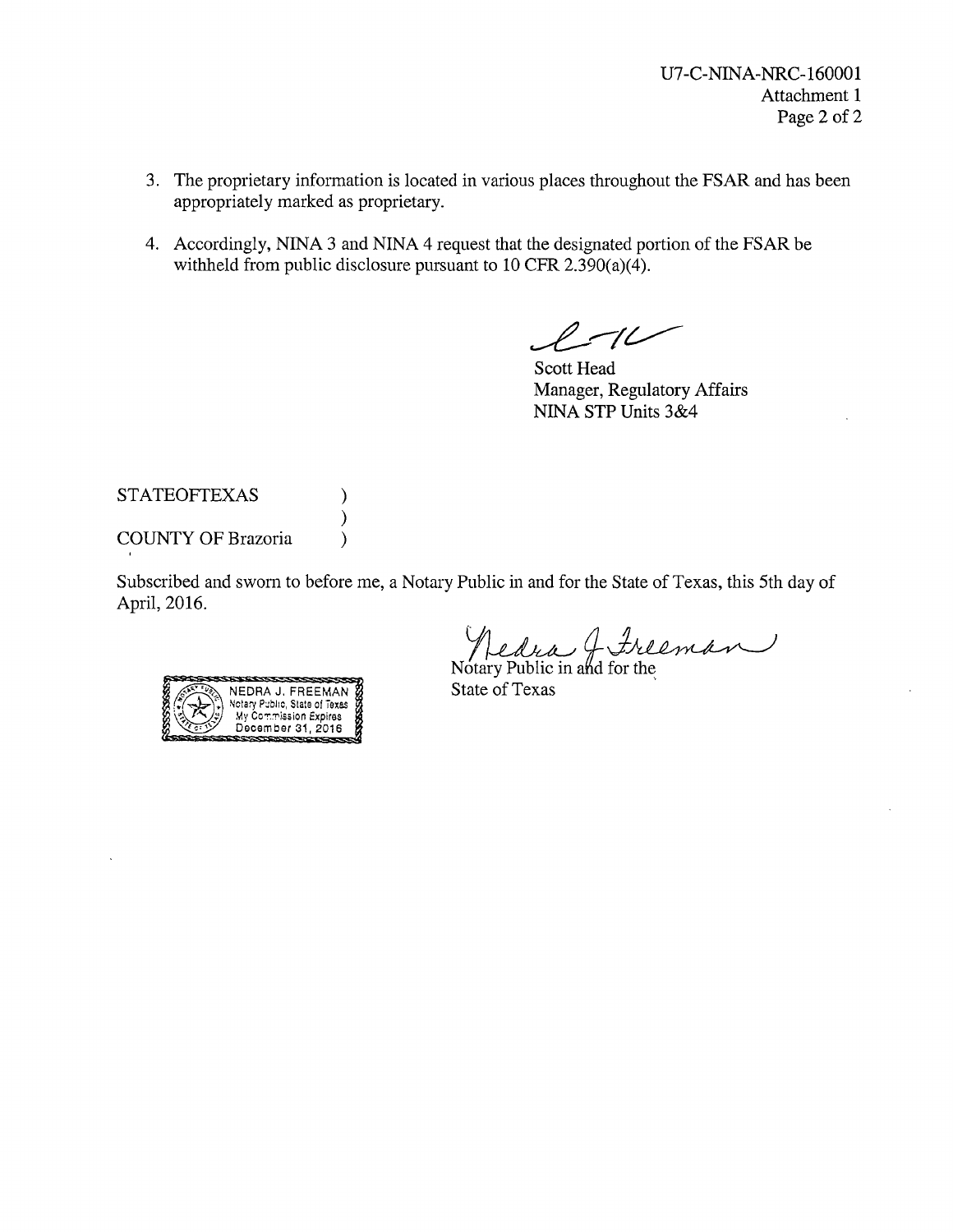U?-C-NINA-NRC-160001 Attachment 2 Page 1 of 1

### **ATTACHMENT 2**

### **SUMMARY OF PREFLIGHT EVALUATIONS**

All submittal PDF files were prepared with Adobe Acrobat Version 8 or Version 10. All files passed the preflight check (using the NRC preflight profile provided on its web site) except a few files that contained scanned pages that were processed by the Acrobat Optical Character Recognition (OCR) process. In these cases, an error is generated for lack of embedded fonts in the files. This is due to the known and documented inability of Acrobat to embed the fonts in a scanned and OCR processed file.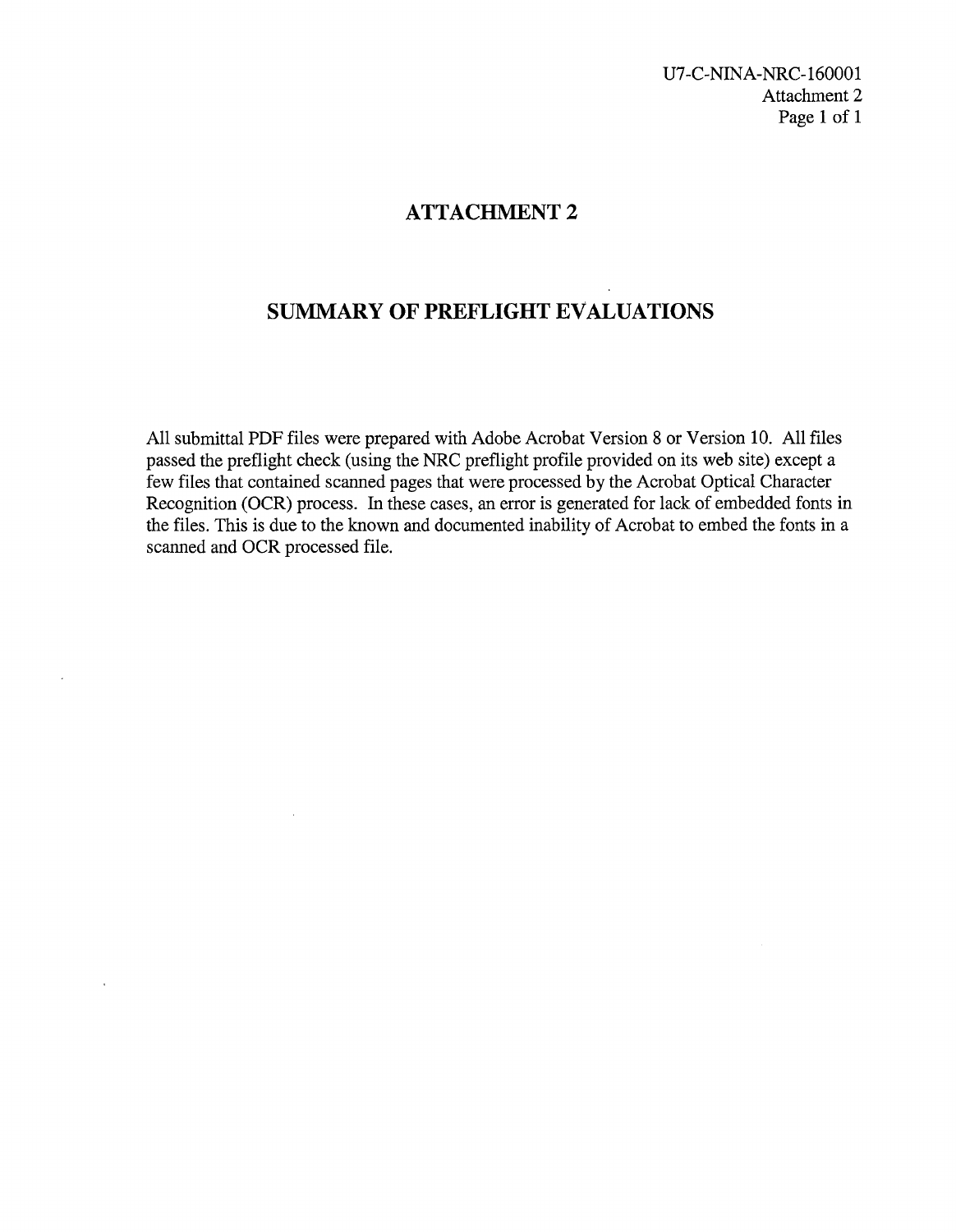# **SUMMARY OF COMMITMENTS**

The following commitment was completed in Revision 13 to the COLA.

 $\ddot{\phi}$ 

| Commitment | OL IO                                                                                                                                                            | <b>STATUS</b>   |
|------------|------------------------------------------------------------------------------------------------------------------------------------------------------------------|-----------------|
| 2015-72    | NINA will revise FSAR Table 13.4S-1, Item 15 to include the<br>Transportation Physical Security Plan in the first FSAR revision<br>following issuance of the COL | <b>COMPLETE</b> |